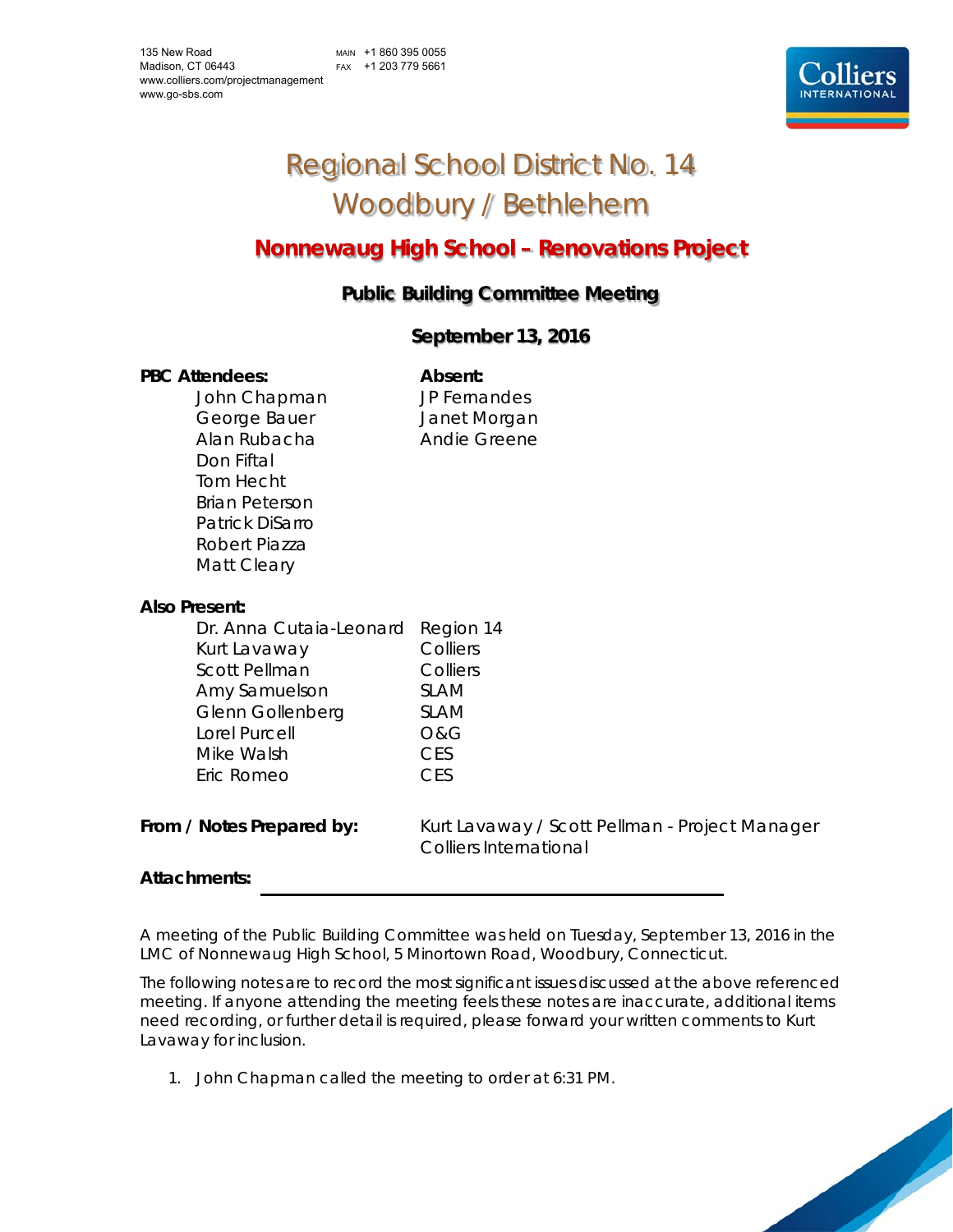

- 2. OPM Report Kurt Lavaway reported on the following:
	- The Grant application ED049 has been updated with the current program and spit between the central office and main school project. The documents were signed by Dr. Anna, and hand delivered by Colliers and reviewed with Michelle Dixon of OSCG on Monday, September 12, 2016. All documents met with the States expectations.
	- The next step with the State will be the Design Development review meeting (DDR). This will take place at the end of the design development phase after the DD estimates have been reconciled.
	- The design team will now focus on compiling the "Renovation Status" package. Eligibility status could take 30 days once received. Anticipated delivery of this package is uncertain due to information needed to warrantee the roof for 20 years and obtaining a copy of the feasibility study completed by prior Architects.
	- As part of the renovation requirements all portions of the building have to have a 20-year life expectancy, the current metal roof will be 14 years old when construction begins and is not eligible for reimbursement. The design team has not been successful finding a company that will issue 20-year warranty on the existing roof. However, SLAM and O&G have found a company that can coat the roof and provide a 10-year warranty and then re-coat the roof and provide another 10-year warranty to meet the 20-year roof warranty requirement of the State. Colliers spoke with Kermit Thompson at OSCG about the design team's approach of coating the roof in two steps providing an aggregate 20-year warranty and the State was open to the idea. Colliers will follow up with a formal letter confirming the discussions.

The design team and District are also still trying to locate the original warranty for the roof which if issued prior to 2003 could result in some percentage of reimbursement)

- The team has contacted Antinozzi and Associates and is gathering all available information developed prior to the referendum to help support the renovation approach.
- Colliers is working on setting up a meeting with the Town planner to present the project at their scheduled Monday meetings to understand permitting requirements. The Town Planners last day is September 22nd. The team is trying to get in front of them while she is still here. The intent is to have discussions with the following departments (Inlands/wetlands, zoning, building official, fire marshal, health district and public works.
- Colliers is working to understand security needs from the District and all other interested parties responsible for security to the school campus to make sure the design approach will meet their needs. A meeting will be scheduled in the near future.

Question - Are the open projects closed out? Response - Wayne still working on this with the Town and is putting together the required documents.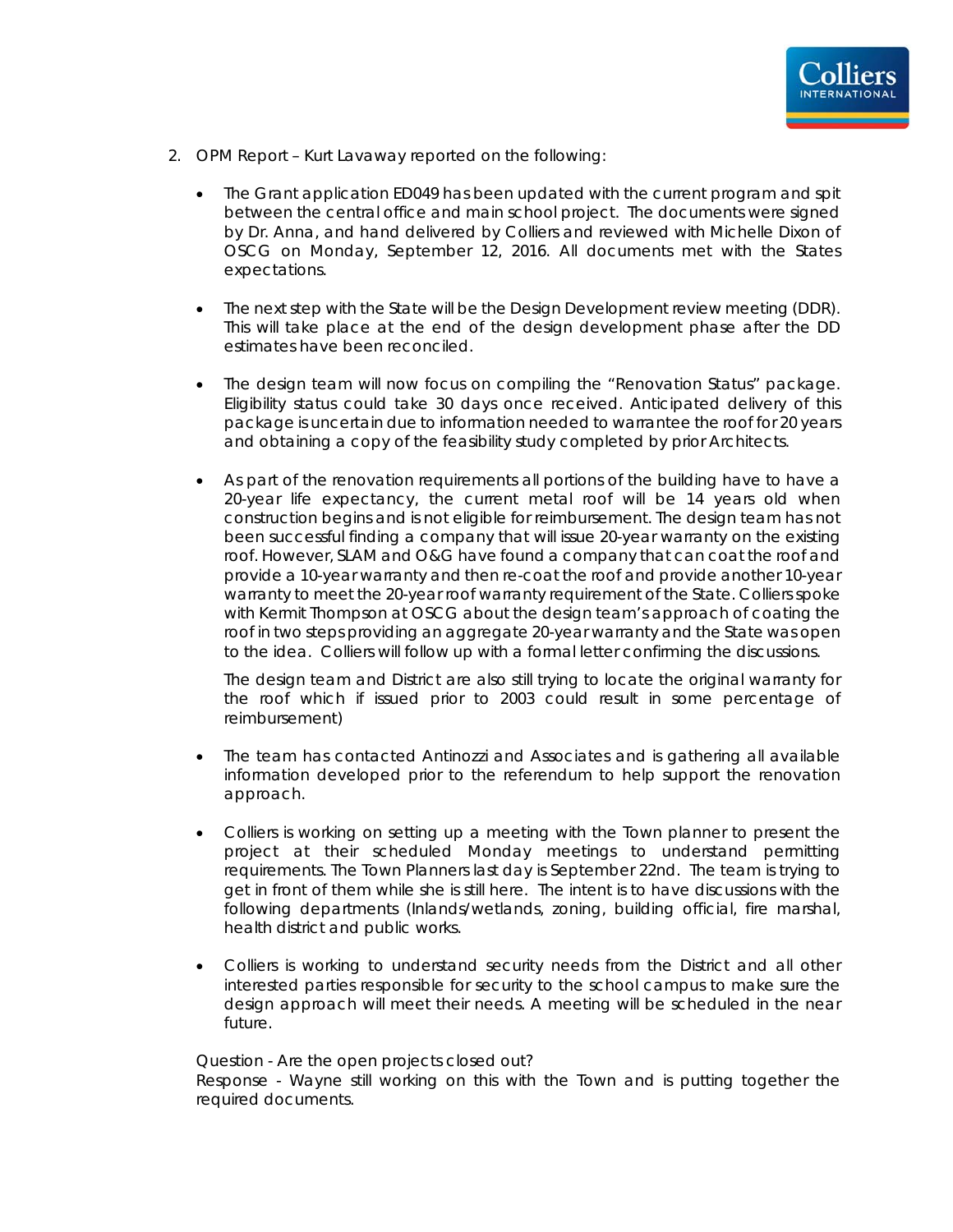

3. Design Update - Amy Samuelson presented the following:

Site Plan – The site plan has been updated to show all the separately priced options.

 The main entrance, specifically the student and parent drop off is more defined. The parking count proposed is slightly greater than existing including the current travel parking lot. The raised island at the front has been lowered to improve security. Amy mentioned this area could also be used as outside gathering space.

Question – will seating at the tennis courts be provided?

Response - Some seating is provided, the sidewalks will be HC accessible and provide areas for spectators.

Floor Plans – Amy noted that SLAM will be meeting with several departments tomorrow to review specific program elements and to fill out room data sheets that define specific requirements for the spaces.

Amy reviewed the floor plans to show changes made to address previous comments and concerns.

#### 1st floor

- Physics has been moved to the first level with associated engineering support.
- The revised secure lobby and vestibule is shown, the existing entrance vestibule may remain however the existing canopy will be removed. The design team is looking for a purpose for that area.
- The current plan shows the original auditorium size which will be renovated. The added program space was more expensive in the auditorium so the base design shows the most cost effective renovation with a desire to include the first floor and or second floor area in the auditorium if possible.
- Art has been moved to the first level as requested.

#### Lower level

- The new culinary classroom will be adjacent to the current cafeteria in an existing covered but open area.
- The new health classroom will be adjacent to the culinary and existing stair
- The existing locker room and associated spaces will be completely renovated including fitness and athletic team lockers. There are currently no team locker rooms and the new plan allows for that.

# 2nd floor

- Stacked science rooms and hands on learning,
- video lab is now located on the second floor.

# **Miscellaneous**

- Renderings of an interior corridor study were presented; railings were shown on the second floor at 48" high but this could be enclosed with glass similar to the existing condition. The existing glass walls contain asbestos glazing compound and will be removed.
- The central hall areas may be opened back up through the existing roof openings to provide natural light or skylights may be explored that would be cut into the existing blue roof.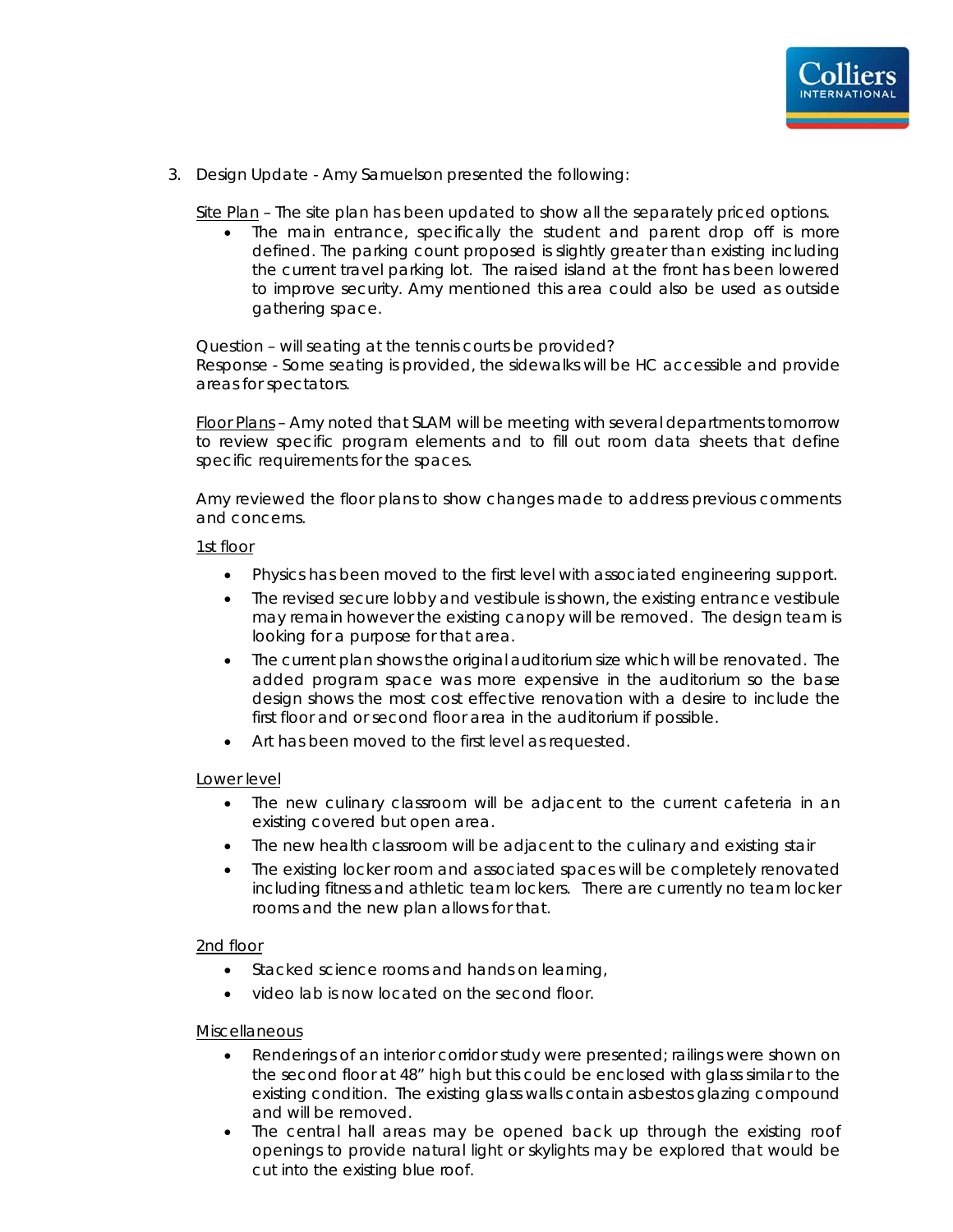

- Penthouse and roof plan It will be difficult to replace mechanical systems due to the roof framing. Also the old roofing is hot with asbestos and this will have to be coordinated and abated where disturbed
- 4. Mechanical Systems Update Eric Romeo presented the following:
	- Per state requirements the engineering team must exceeding the code by 21% for Connecticut High Performance Design as required for school funding.
	- The current 4 existing penthouses do not have cooling equipment.

The Engineering Design Team presented three different options for the HVAC systems, CES started with nine options and narrowed it down to the three best options that fit the building.

System selection criteria

- Current systems were reviewed, the existing heat is provided through oil boilers currently burning gas.
- Most systems in the building only provide heating and fresh air, there is limited AC in the facility.
- All MEP systems are beyond their useful life and must be replaced.
- Proposed system needs to be flexible, provide for air conditioning and improved controls.
- Maintenance and operating costs were considered.

SYSTEMS - all three options listed below will have surface mounted chiller close to generator. discussed pro and cons of the following:

# System #1

Dedicated outside air (DOAS) perimeter radiation and fan coils (FCU) Disadvantage – filters, larger equipment, condensate issue

# System #2

DOAS with perimeter radiation and chilled beams

Disadvantage – possibility of condensation, chiller size, don't make up quickly, very envelope dependent

# System #3

DOAS with perimeter radiation and variable refrigerant volume (VRV or VRF) Disadvantage – distributed filters

Advantage – heat recovery, part load efficiency, heat pump weight, easily phased for installation, can be value engineered to eliminate cooling for certain spaces.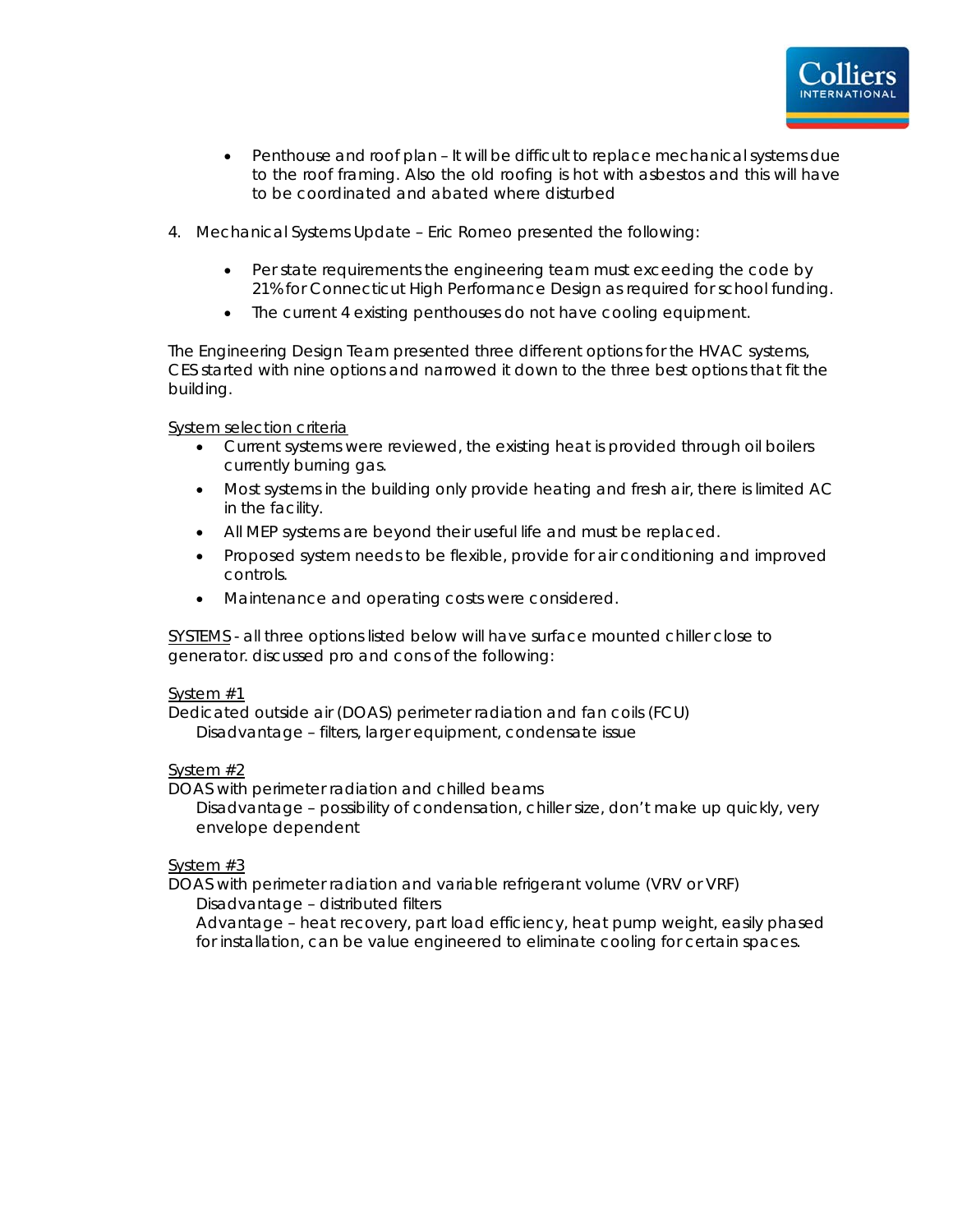

# CES is recommending System #3

CES recommendation of a VRV system is due to the fact that there is minimal ceiling space required, limited roof weight, good energy efficiency, reliability, low system noise, occupant thermal comfort, works with phasing, installation speed and efficiency. CES believes system #3 is the most cost effective and would provide for the following

- Outdoor heat pump under blue roof require air flow, units that are semi protected will provide a longer life.
- Chiller would not be used in the winter, would not run below 50 degrees, would use outside air, suggest putting glycol in the system.
- The system would be designed with sufficient fin tube capacity to handle the heat load at night.

Question – How many days require AC for a school? Response – Between 15 and 35, this does not include summer school

Question - What is the difference in efficiency between VRV vs Chilled Beams? Response - A VRV system has a 37degrees cut off before switching to condensing boilers, VRV will heat down to -5 but you lose efficiency, outside air in cooler months can be used, not preferred to put air through VRV's

Question - What about issues associated with operable windows? Response - If operable windows are installed you could look at turning off the systems with sensor in windows when the windows are open.

Question - What is the current BMS system? Response - Andover, but the project will get a new system.

- The proposed system works very well in spring and fall.
- The design team looked at air cooled chillers the maintenance is low but for large load spaces chilled water works better in part load situations. The committee noted that there are compressors that are staged and requested that the design team look at the larger spaces, Gym and Auditorium and price air cooled vs water cooled and review and report on both options.
- The design team is recommending gas fired condensing boilers which are much more efficient.
- ASRAE 62.1 ventilation rates 400 CFM for classrooms, new ductwork will be smaller than existing as it will be ventilation only. Will measure CO2 in all classrooms.
- CES is recommending new duct work throughout the building.

Question – What is the life span and maintenance for a VRV system, will it last as long? Response – Since you are still dealing with chillers and compressors, the VRV will not fail premature to the chiller. The systems have a good track record, are very reliable and provide a 7 year warranty. The design team will specify 3 manufacturers with solid histories.

Next step, Colliers will continue meeting with the District facilities staff, Commissioning Agent and Design Team to review the projects requirements and develop the Owner's Project Requirements (OPR), for all MEP systems.